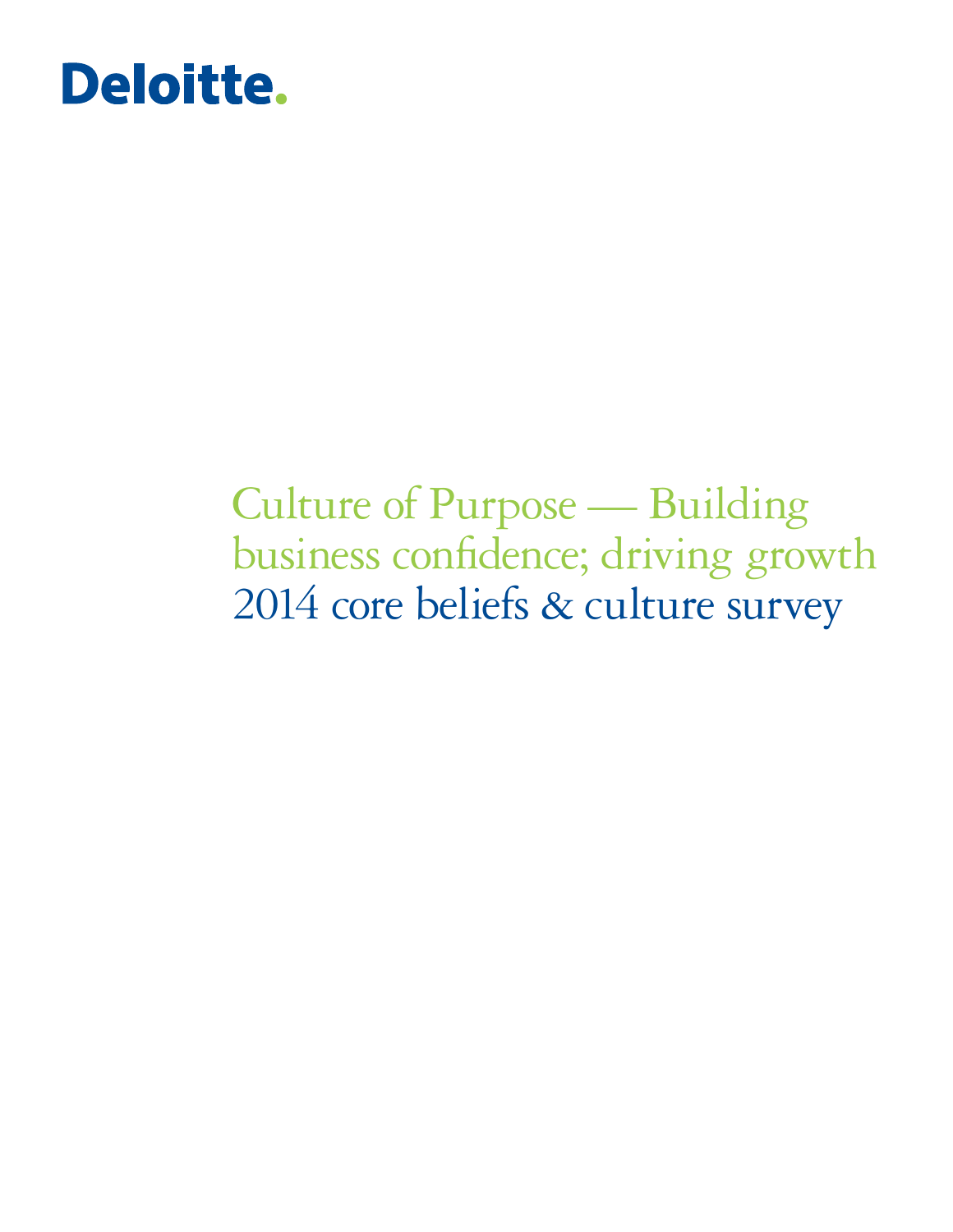

### Executive summary

Our research indicates that focusing on *purpose* rather than *profits* builds business confidence and drives investment. This is a critical finding—and underscores the significant impact a "culture of purpose" can play in fostering a thriving business community.

Confidence — it fuels business investments, innovation and long-term growth. However, the current climate of uncertainty has greatly diminished that confidence, slowing economic recovery.

An array of key indicators shows an economy of fits and starts. Everything from hiring to business inventories is up one month and down the next. As a result, many businesses continue to sit on excess capital rather than put it to productive use. But not all businesses. Those committed to creating meaningful impact for all stakeholders (including clients, employees and communities) foster strong cultures of purpose. This sense of purpose inspires confidence among leaders and stakeholders alike — and can lead to competitive advantage in a time of economic volatility.

The 2014 Deloitte Core Beliefs & Culture survey explores the connection between sense of purpose and business confidence. The results show that businesses with a strong sense of purpose are more confident about their growth prospects. These organizations also experience higher levels of confidence among key stakeholders and are investing more in initiatives that lead to long-term growth.

Eighty-two percent of respondents (executives and employees) who work for an organization with a strong sense of purpose say they are confident that their organization will grow this year, compared to 48 percent of those who do not have a strong sense of purpose. In addition, 81 percent of respondents working for organizations with a strong sense of purpose say their stakeholders trust their leadership team; 74 percent say their investors are confident in the company's growth prospects over the next year.

Looking ahead, respondents who say their organizations have a strong sense of purpose are much more optimistic about their ability to stay ahead of industry disruptions (83 percent vs. 42 percent) and to outperform their competition (79 percent vs. 47 percent).

However, despite the advantages the research links to a strong sense of purpose, 20 percent of all respondents say that leadership fails to set an example for the rest of the organization by truly living the organization's purpose.

Our survey results highlight the connection between a sense of purpose and the confidence required to sustain a successful business. The findings also reinforce the need for leaders to not only articulate that purpose but to visibly and consistently live by those standards every day.

Punit

Punit Renjen Chairman of the Board Deloitte LLP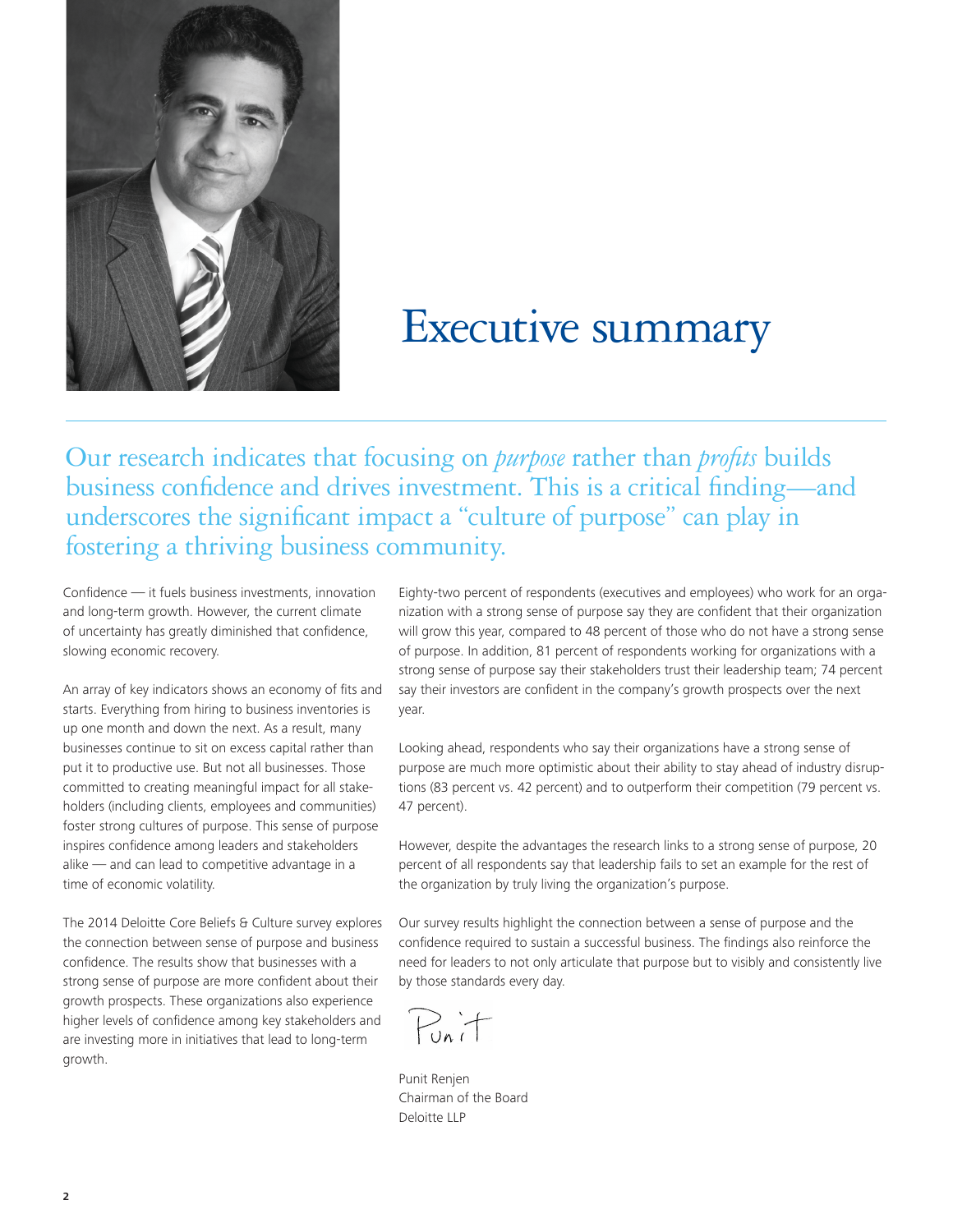### About this survey

The Deloitte Core Beliefs & Culture Survey is designed to explore the concept of workplace culture, defined by a set of timeless core values and beliefs, as a business driver. This year's survey examines whether a strong sense of purpose leads to higher levels of confidence among stakeholders and drives bolder investments in growthdriving initiatives. Punit Renjen, chairman, Deloitte LLP, is the sponsor of this annual survey series.

This report presents the findings of an online study conducted within the United States by ORC International on behalf of Deloitte. The survey methodology included surveying a sample of 1,053 adults (300 executives and 753 employed adults) who are employed full time by an organization with at least 100 employees. The survey was conducted from February 21 through February 28, 2014.

As used in this document, "Deloitte" means Deloitte LLP and its subsidiaries. Please see www.deloitte.com/us/about for a detailed description of the legal structure of Deloitte LLP and its subsidiaries. Certain services may not be available to attest clients under the rules and regulations of public accounting.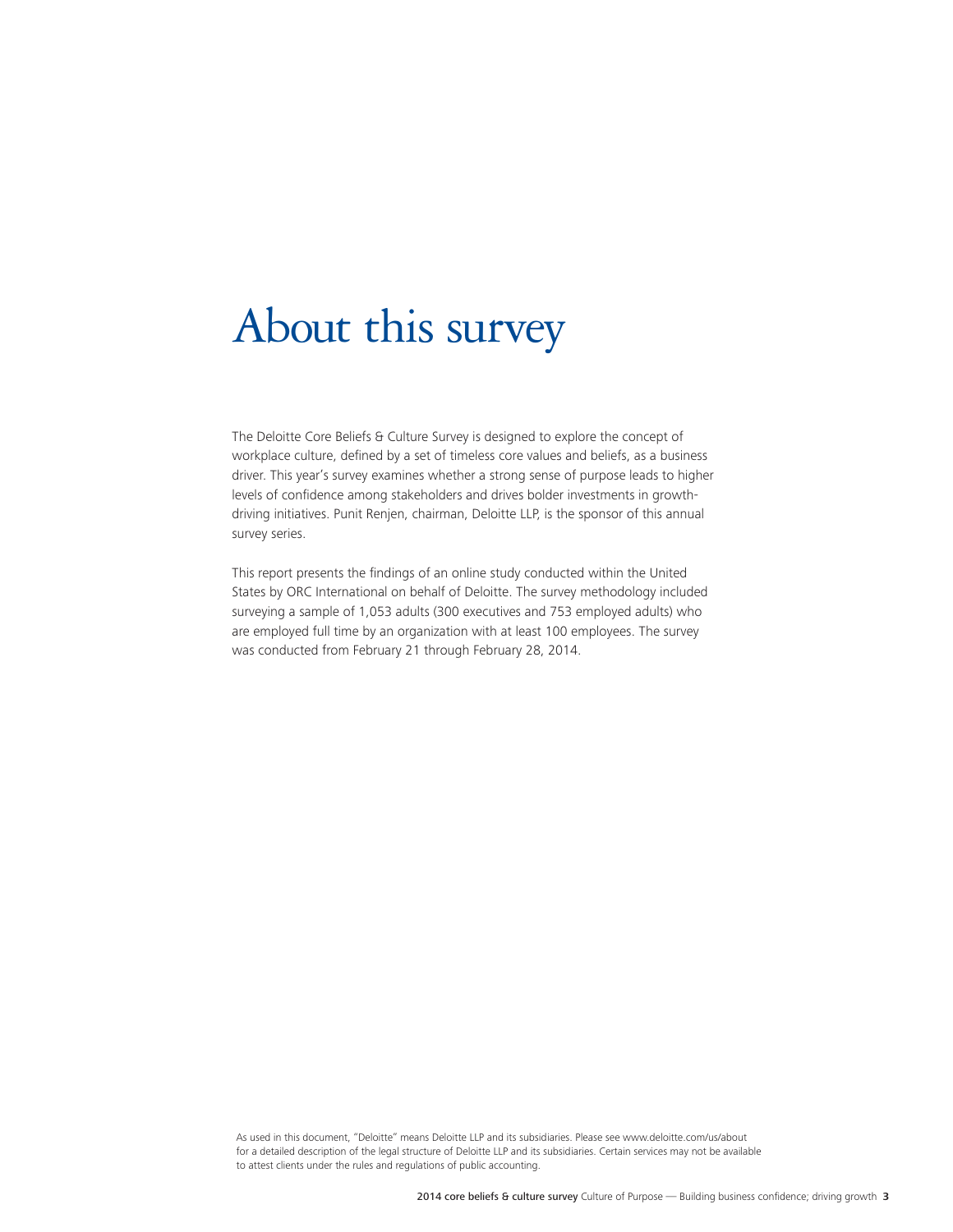Evidence is mounting that focusing on purpose rather than profits is what builds business confidence.

#### **Organizations can create a sense of purpose by serving all stakeholders**

- When asked about activities that are part of the purpose of their organization, respondents most often cite providing business services and products that have a meaningful impact on customers (89%) and on society (84%).
- 77% say the organization's purpose includes providing employees with education, experience and/or mentorship benefits.
- Acting as a corporate citizen through volunteering and contributions also can factor heavily in creating a sense of purpose.



#### **How strongly do you agree that each of the following is part of the purpose of your organization (summary of strongly agree/agree)?**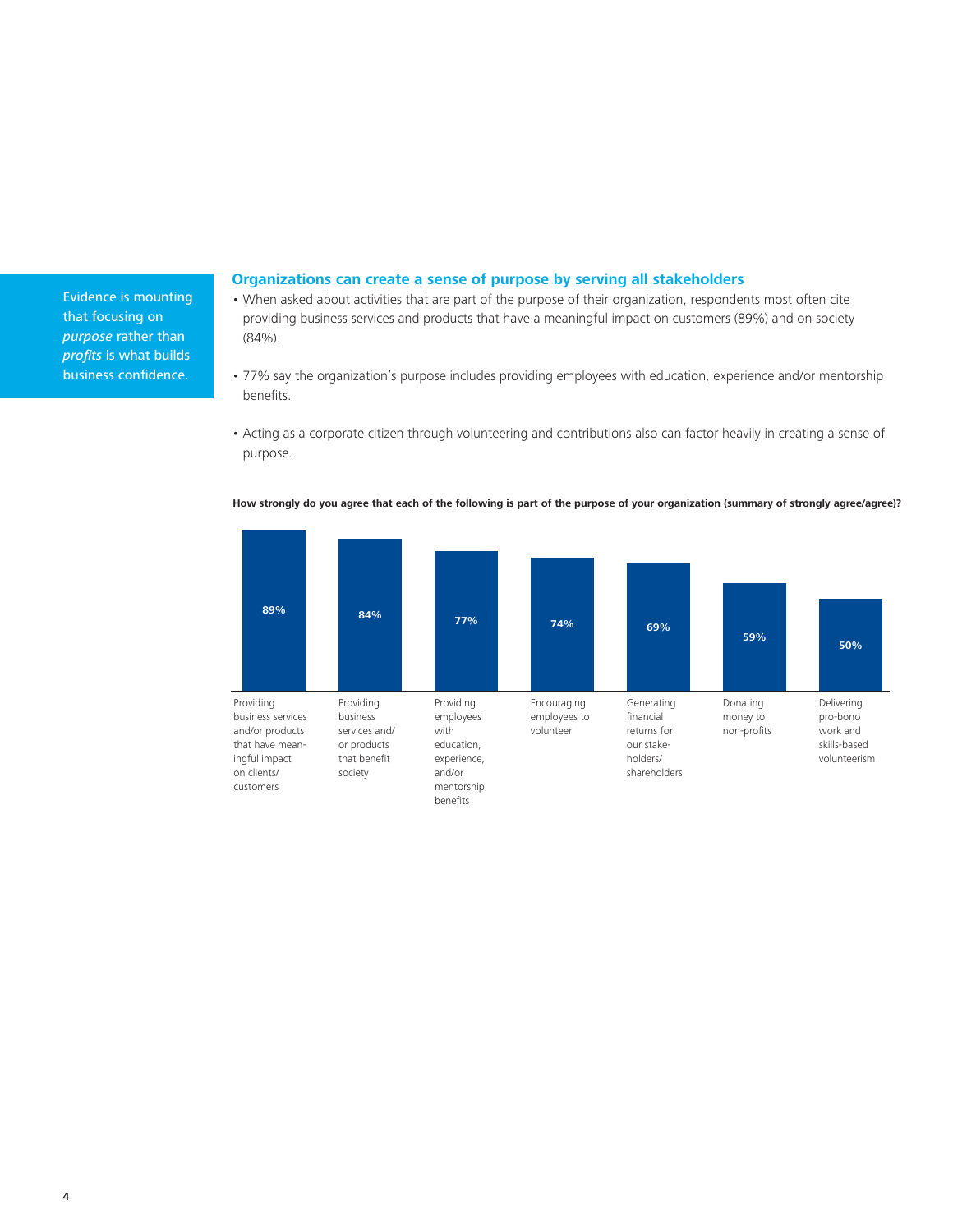#### **Purpose builds confidence in near-term growth**

- Respondents who agree they work for an organization with a strong sense of purpose are more likely to say their organization recorded positive growth (81% vs. 67%) and outgrew competitors (64% vs. 44%) last year.
- Not surprisingly given their better past performance, 82% of respondents at organizations with a strong sense of purpose say they are confident their organization will grow this year, compared to only 48% of respondents at organizations without a strong sense of purpose.



#### **How confident are you that your organization will grow this year?**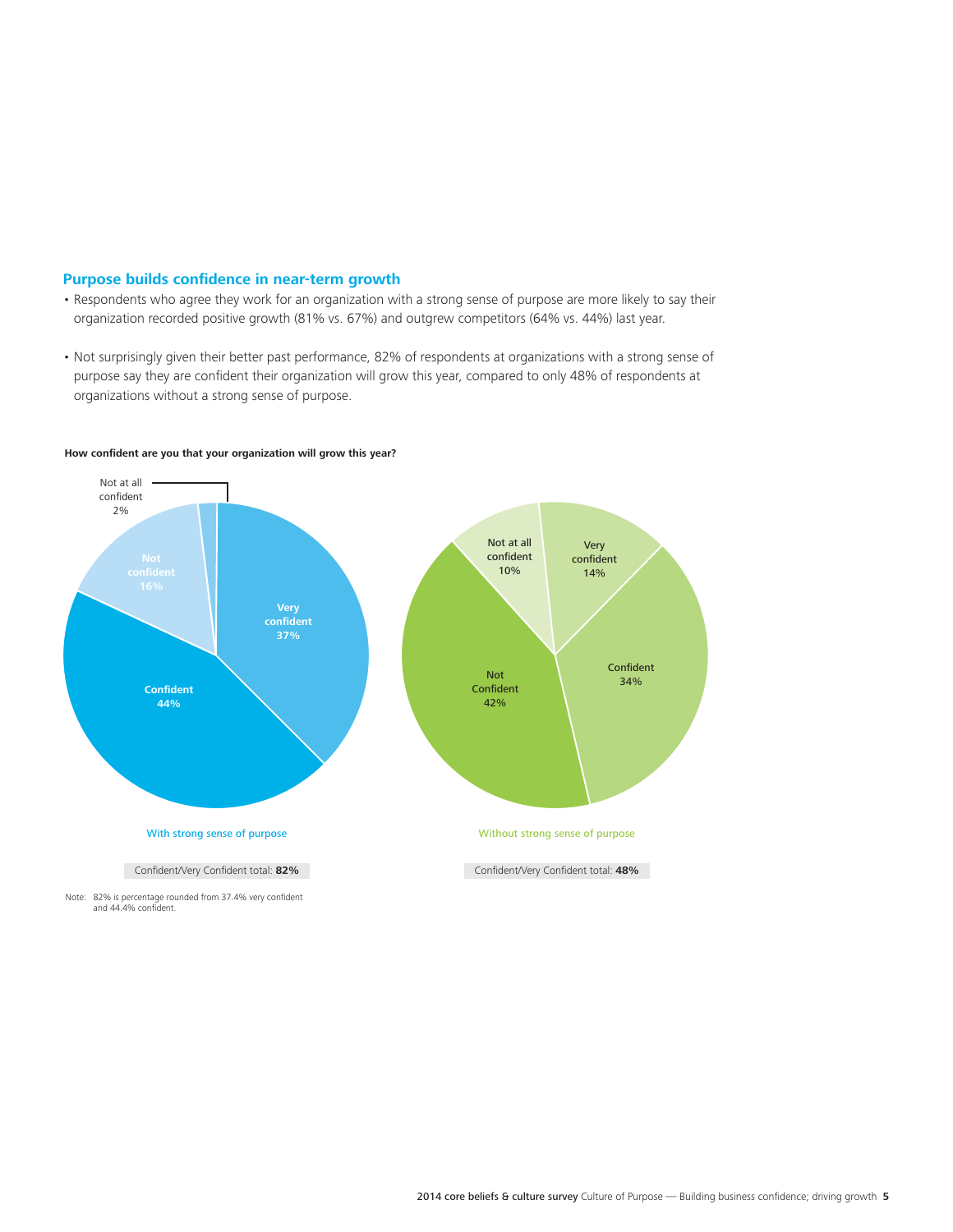#### **…and long-term prospects**

- Looking ahead, respondents who say their companies have a strong sense of purpose are much more optimistic about the future prospects of their organizations.
- For example, an overwhelming majority of respondents (91%) whose organizations have a strong sense of purpose believe that their organization will maintain (or strengthen) its brand reputation and loyalty, compared to only half (49%) of those working at organizations without a strong sense of purpose.



**In terms of your organization's long-term prospects (5-10 years), how much do you agree or disagree with the following statements (summary of strongly agree/agree)?**

**With strong sense of purpose**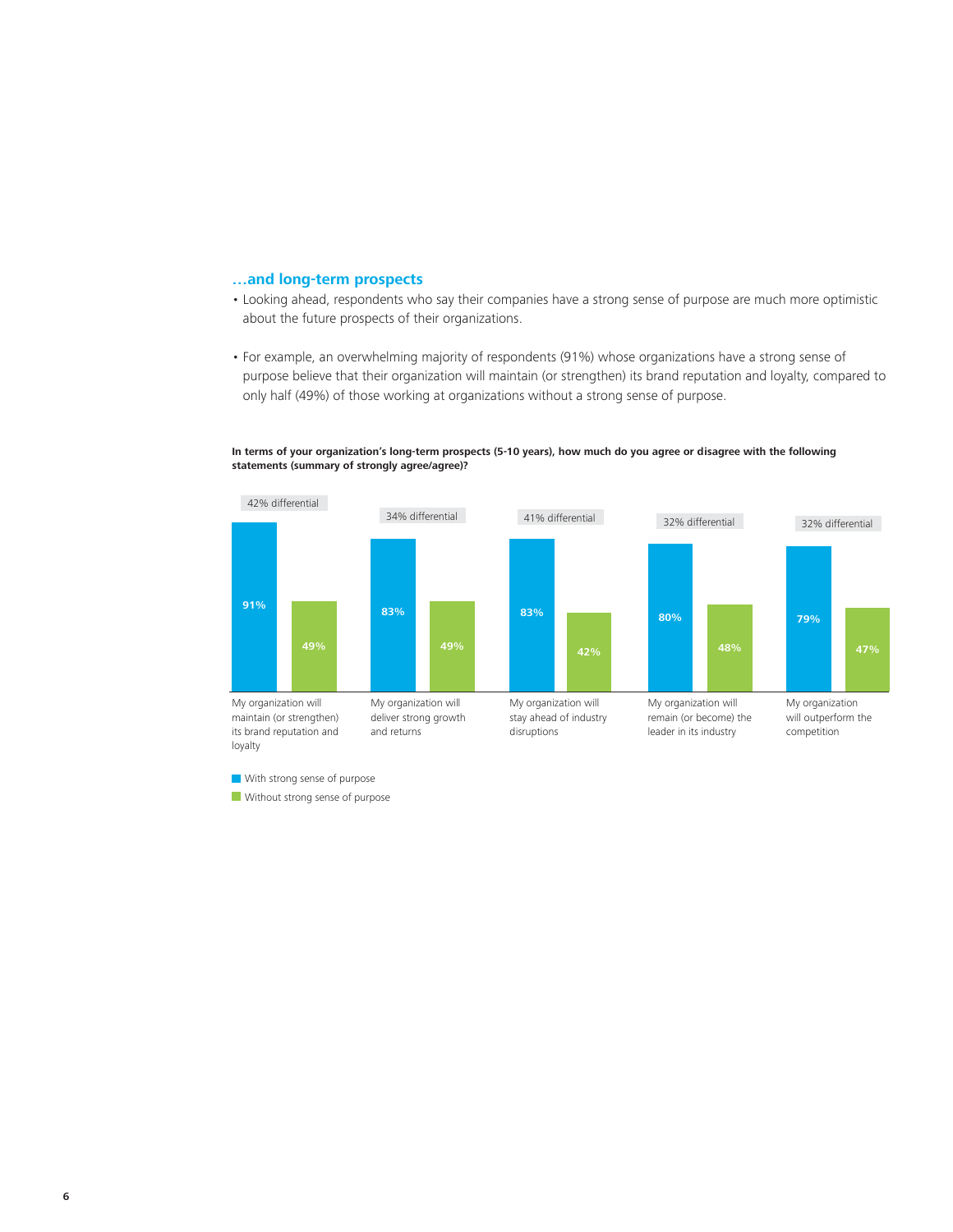#### **Without purpose, confidence is wedded to financial factors**

- Respondents who work for an organization with a strong sense of purpose rank the following most often among the top three reasons for their confidence: commitment to delivering top quality products/services (65%), focus on long-term sustainable growth (55%), and clear understanding of organization's purpose and commitment to core values (48%).
- In contrast, those who do not agree their organization has a strong sense of purpose most often rank these financial factors among the top three reasons for their confidence: focus on the bottom line (69%) and shortterm returns (52%).

**What are the top 3 driving forces fueling your confidence in the growth prospects of your organization (summary of respondents indicating they are very confident/confident in their organization's growth this year)?**



**With strong sense of purpose** Without strong sense of purpose

• Respondents who say they are not confident in their organization's growth prospects rank the following most often among the top three factors hindering their confidence: a lack of commitment to employee development and retention (57%), short-term focus of leadership that sacrifices long-term growth (56%), and lack of experienced leadership with proven track record (47%).

Organizations with a strong sense of purpose are buoyed by factors that are non-financial and more intangible, with a longer horizon for positive returns. Other organizations are often driven by short-term financial gain — which hinders overall confidence.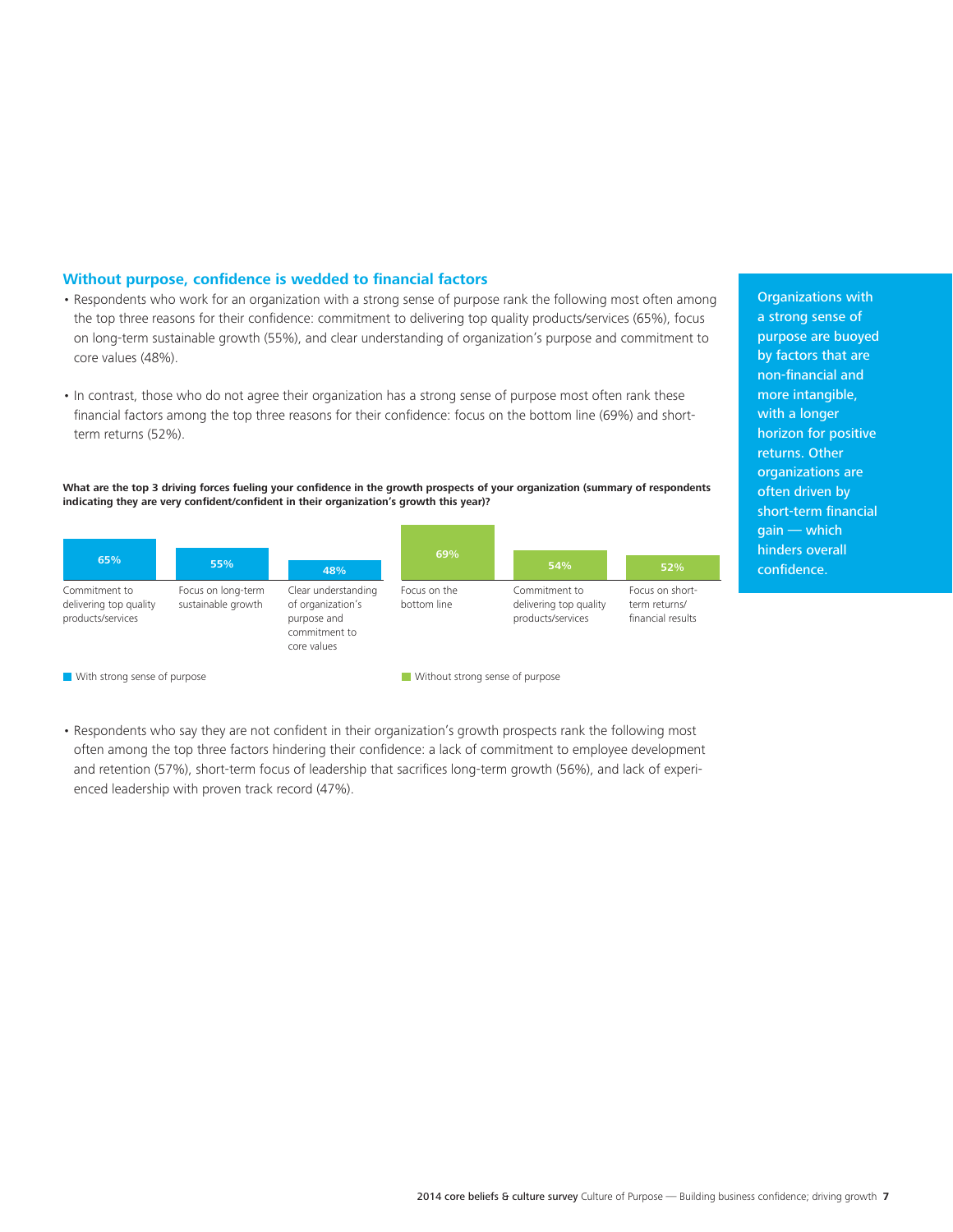#### **…and leadership priorities reflect short-term focus**

- A similar pattern emerges when respondents cite top priorities of their leadership. For example, making a positive impact on clients is ranked most often as the top priority for leadership teams at organizations with a strong sense of purpose.
- In contrast, respondents at organizations without a strong sense of purpose most often rank meeting short-term financial goals as their leadership's #1 priority.
- It is noteworthy that there are no significant differences between executives and employees when ranking leadership priorities.

#### **Rank the items below in terms of its importance to your leadership team (summary of first ranked)**



**With strong sense of purpose**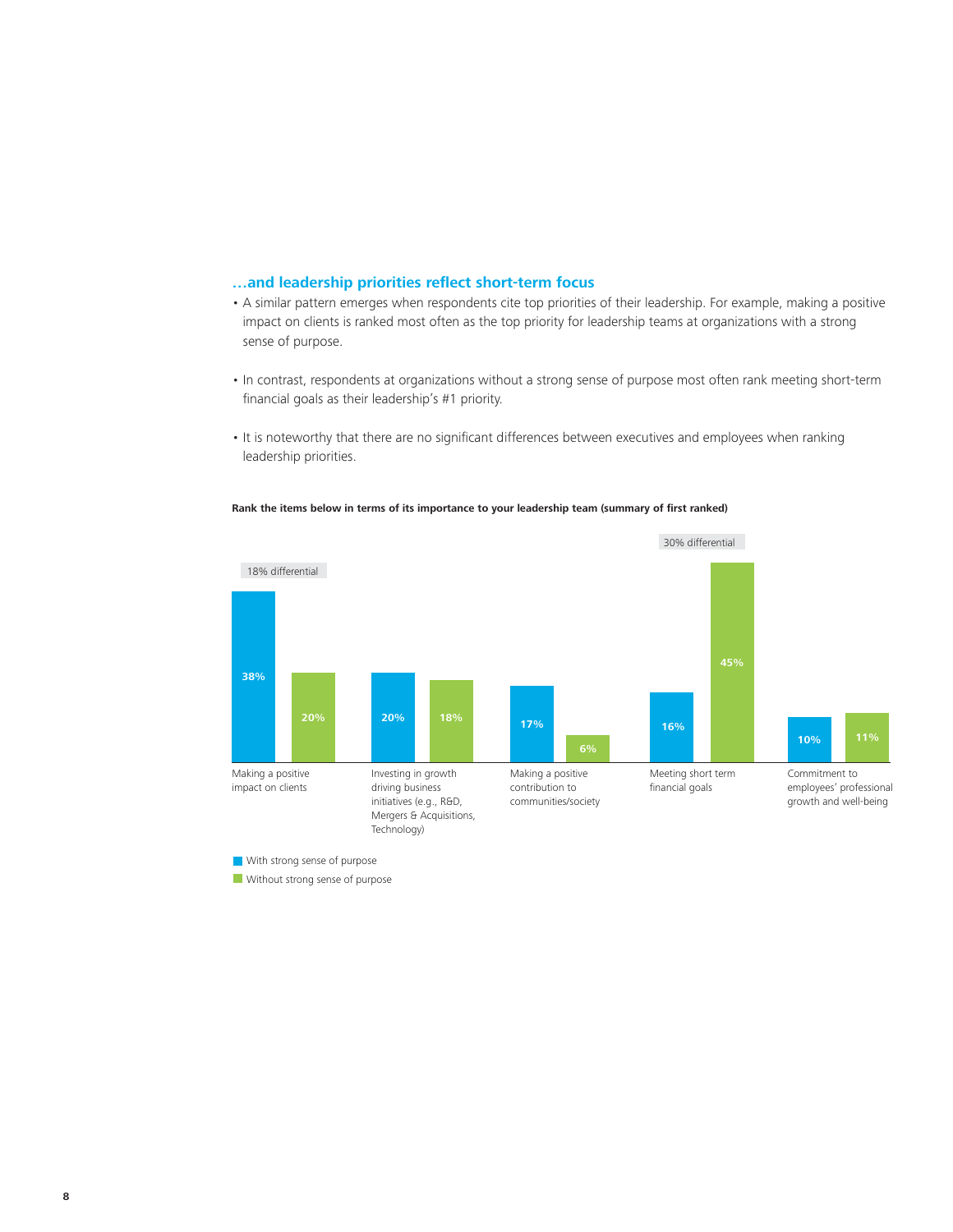#### **Purpose drives investment**

**than last year)**

- Respondents who work for an organization with a strong sense of purpose are consistently more likely to say their organization will increase investments year over year, especially in areas such as:
- New technologies: 38% vs. 19%
- Expanding into new markets: 31% vs. 21%
- Developing new products/services: 27% vs. 17%
- Employee development and training: 25% vs. 11%



To rebuild and sustain business



With strong sense of purpose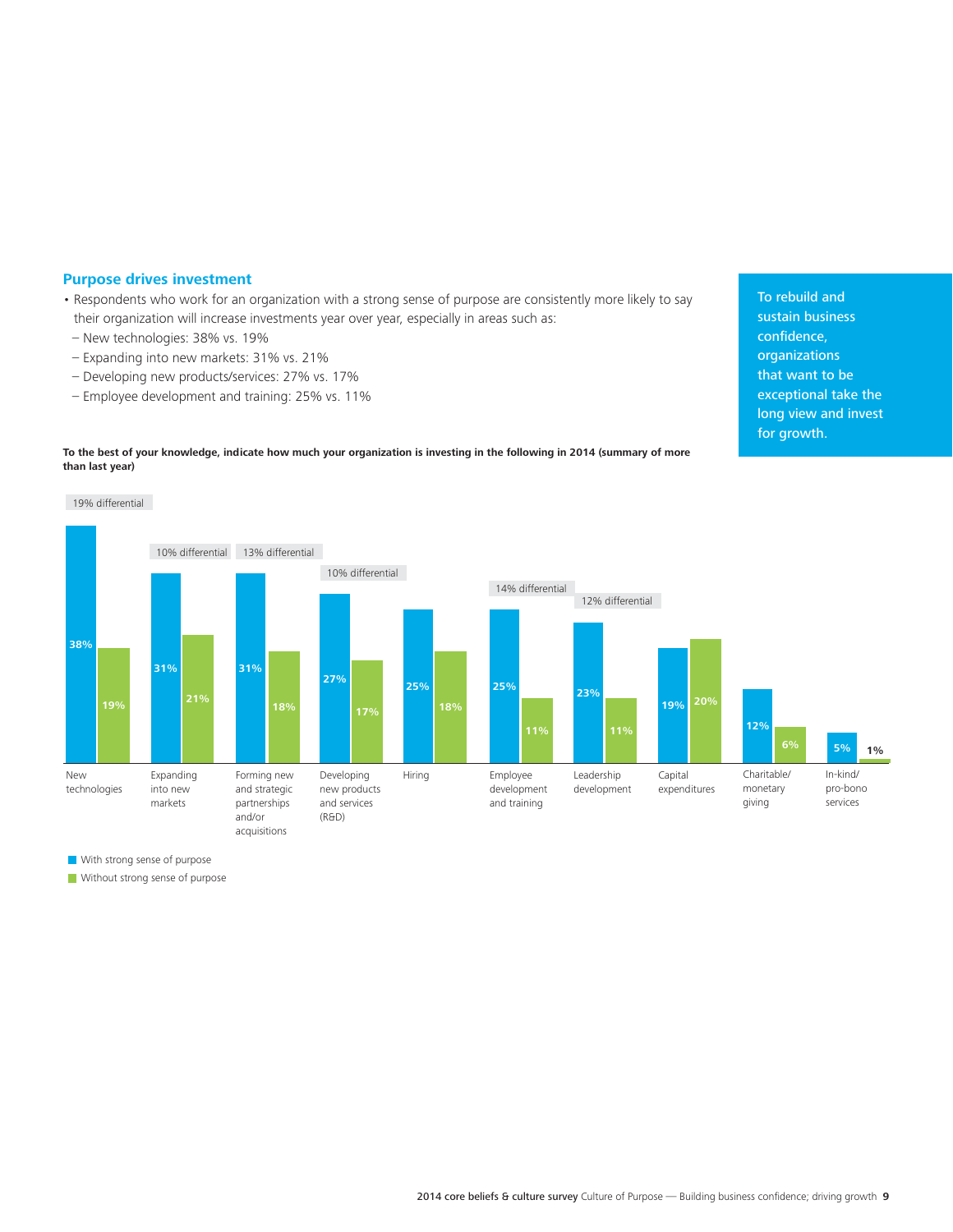#### **Purpose instills confidence in stakeholders**

- Respondents perceive higher levels of confidence among key stakeholders of organizations with a strong sense of purpose.
- For example, 89% of respondents working for an organization with a strong sense of purpose say their clients trust that they deliver the highest quality products and services vs. 66% of those who do not have a strong sense of purpose.
- The difference is extremely apparent when it comes to employees with significant differentials on questions such as how fully employees are engaged with the organization (73% vs. 23%) and employee trust in their professional development (71% vs. 24%).

**In terms of your organization's stakeholders (e.g. customers, employees, communities, investors, regulators), please indicate how strongly you agree or disagree with the following statements (summary of strongly agree/agree)**



**With strong sense of purpose**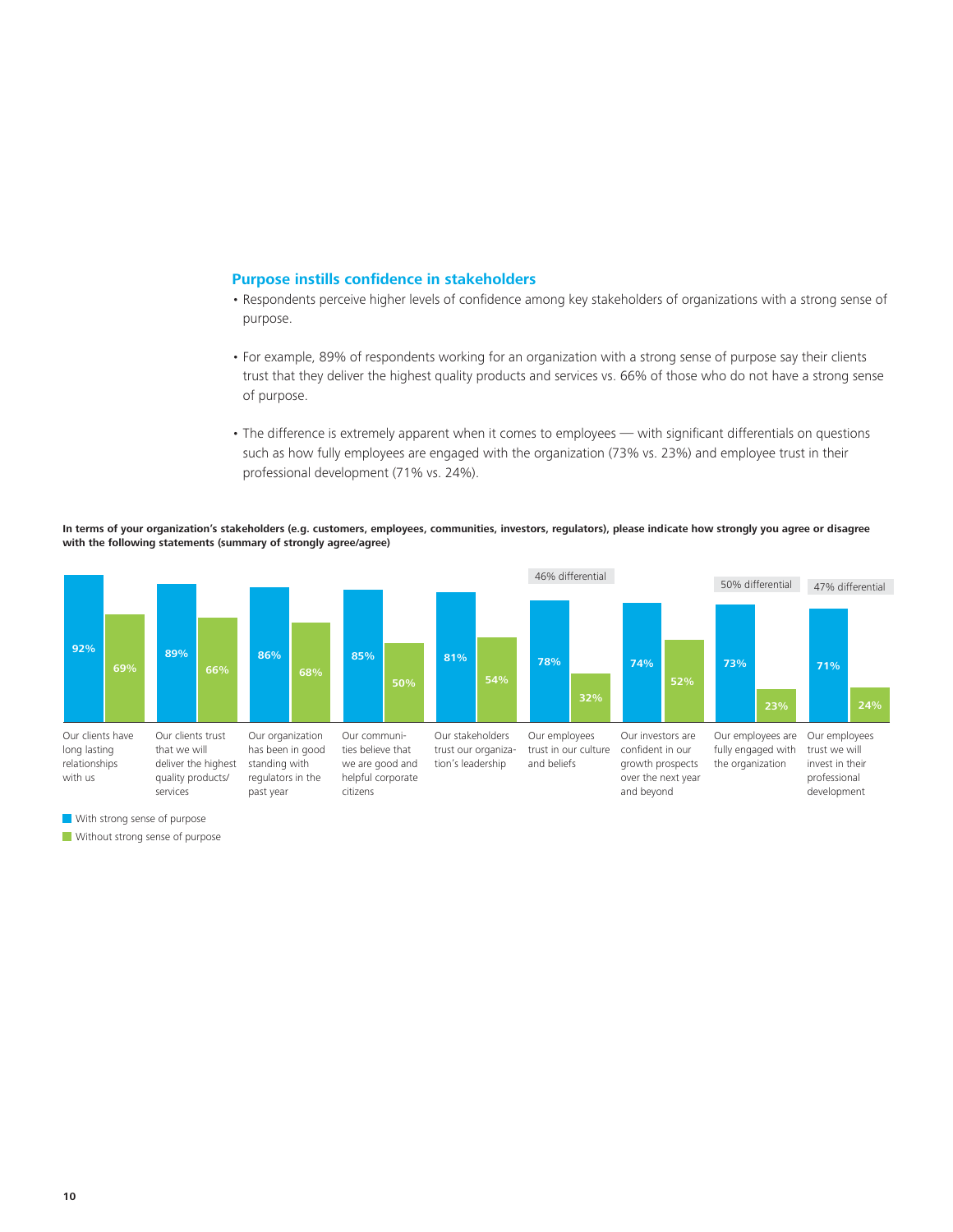#### **…and strengthens workplace culture**

• Organizations with a strong sense of purpose are more likely to embrace diversity and different opinions, encourage innovation among employees, and provide the tools and resources for employees to realize their full potential.

#### **In terms of your organization's culture, how much do you agree or disagree with the following statements (summary of strongly agree/agree)?**



With strong sense of purpose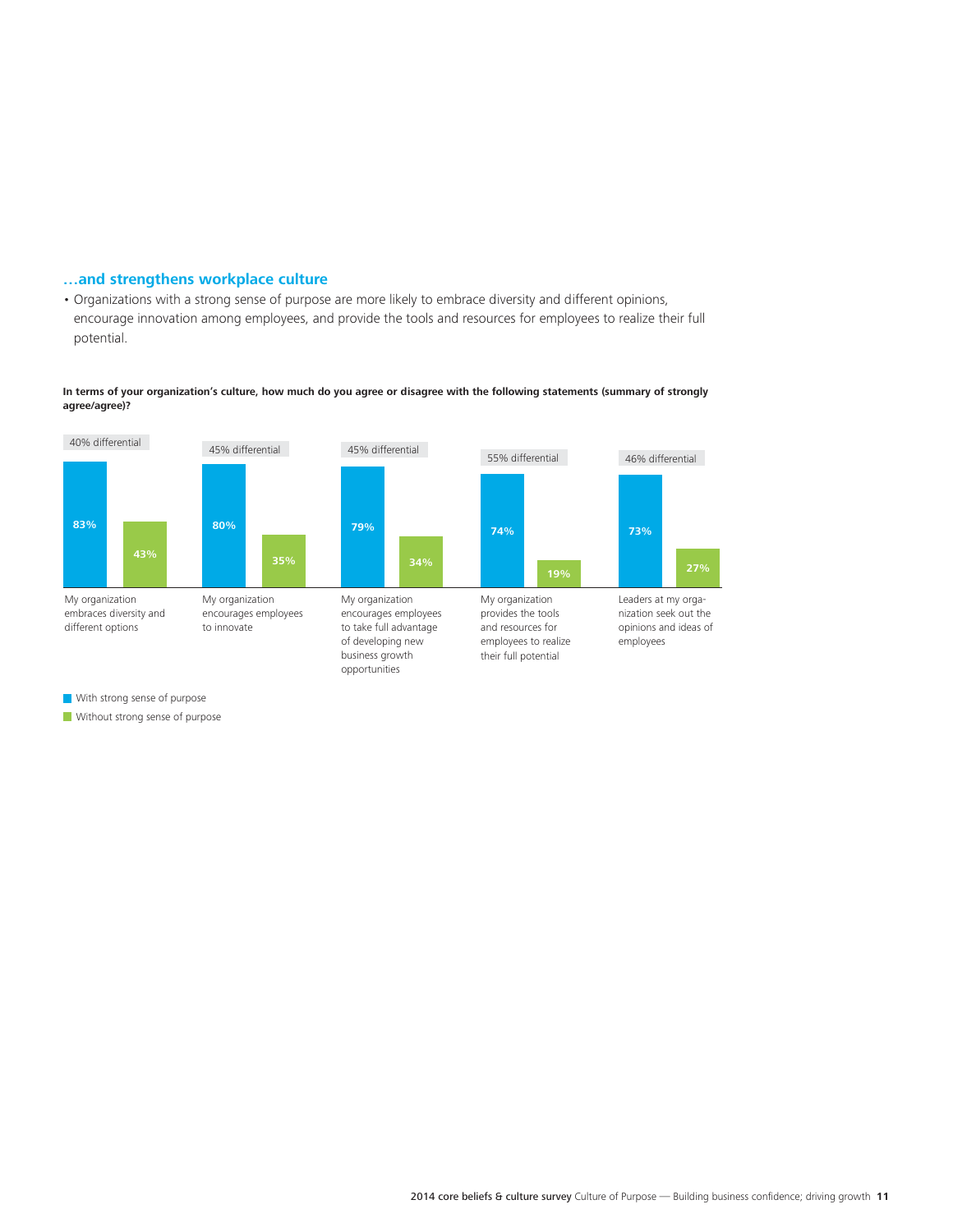A truly exceptional organization is one where leaders not only articulate a culture of purpose but also visibly and consistently embody those behaviors.

#### **With so much at stake, leaders can do more**

- Despite the advantages the research links to a strong sense of purpose, 20% of all respondents say that leadership fails to set an example for the rest of the organization by truly living the organization's purpose and 18% say it is not part of performance evaluations.
- In addition, if you drill down further, executives are consistently more likely than employees to strongly agree on the degree to which purpose is embedded across the organization, illustrating ample opportunity to further strengthen a culture of purpose in most organizations.



#### **Indicate how much you agree or disagree with the following statements (summary of strongly agree)**

**Executives** 

**Employees**